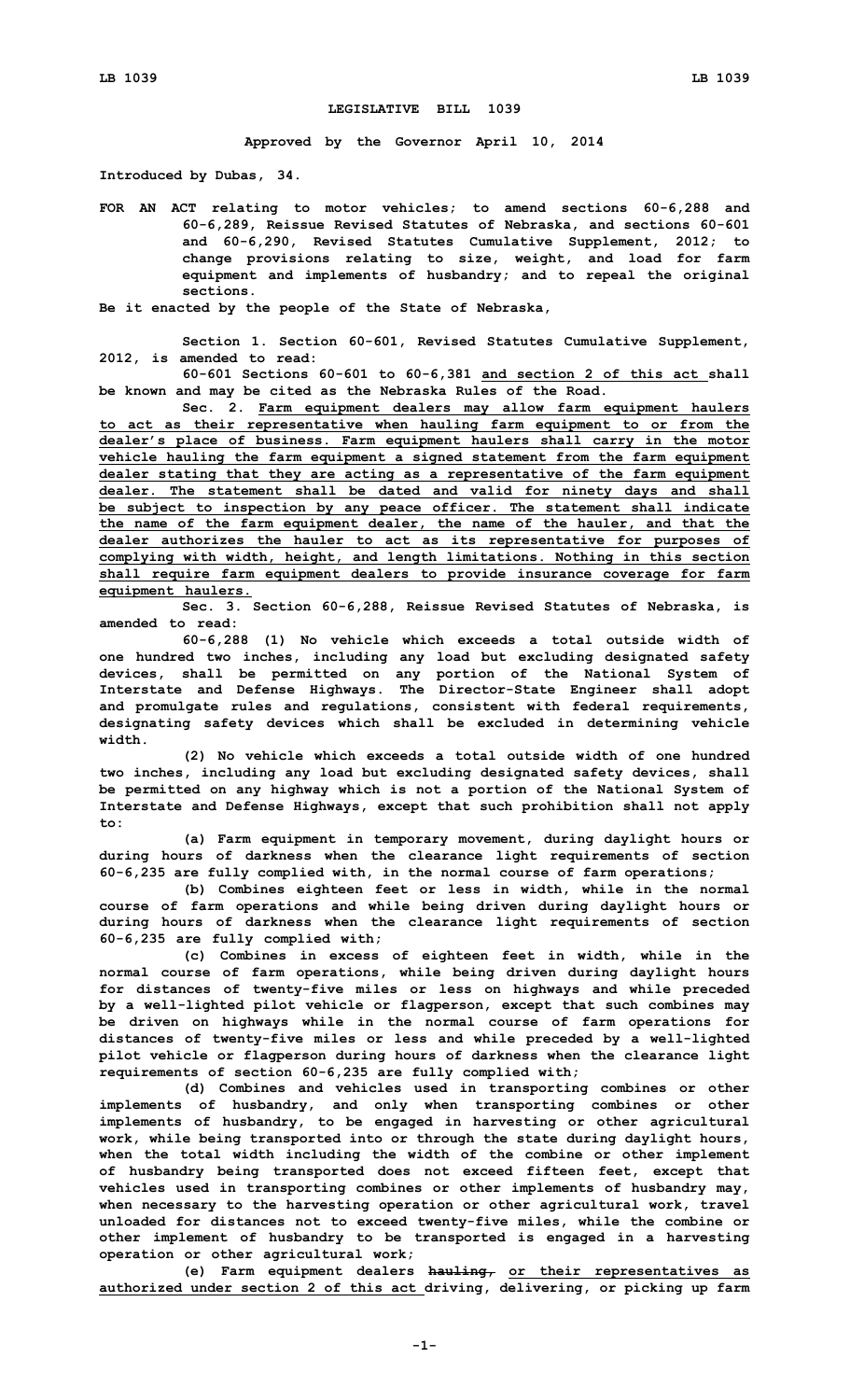**equipment, including portable livestock buildings not exceeding fourteen feet in width, or implements of husbandry during daylight hours;**

**(f) Livestock forage vehicles loaded or unloaded that comply with subsection (2) of section 60-6,305;**

**(g) During daylight hours only, vehicles en route to pick up, delivering, or returning unloaded from delivery of baled livestock forage which, including the load if any, may be twelve feet in width;**

**(h) Mobile homes or prefabricated livestock buildings not exceeding sixteen feet in width and with an outside tire width dimension not exceeding one hundred twenty inches moving during daylight hours;**

**(i) Self-propelled specialized mobile equipment with <sup>a</sup> fixed load when:**

**(i) The self-propelled specialized mobile equipment will be transported on <sup>a</sup> state highway, excluding any portion of the National System of Interstate and Defense Highways, on <sup>a</sup> city street, or on <sup>a</sup> road within the corporate limits of <sup>a</sup> city;**

**(ii) The city in which the self-propelled specialized mobile equipment is intended to be transported has authorized <sup>a</sup> permit pursuant to section 60-6,298 for the transportation of the self-propelled specialized mobile equipment, specifying the route to be used and the hours during which the self-propelled specialized mobile equipment can be transported, except that no permit shall be issued by <sup>a</sup> city for travel on <sup>a</sup> state highway containing <sup>a</sup> bridge or structure which is structurally inadequate to carry the self-propelled specialized mobile equipment as determined by the Department of Roads;**

**(iii) The self-propelled specialized mobile equipment's gross weight does not exceed ninety-four thousand pounds if the self-propelled specialized mobile equipment has four axles or seventy-two thousand pounds if the self-propelled specialized mobile equipment has three axles; and**

**(iv) If the self-propelled specialized mobile equipment has four axles, the maximum weight on each set of tandem axles does not exceed forty-seven thousand pounds, or if the self-propelled specialized mobile equipment has three axles, the maximum weight on the front axle does not exceed twenty-five thousand pounds and the total maximum weight on the rear tandem axles does not exceed forty-seven thousand pounds;**

**(j) Vehicles which have been issued <sup>a</sup> permit pursuant to section 60-6,299; or**

**(k) A motor home or travel trailer, as those terms are defined in section 71-4603, which may exceed one hundred and two inches if such excess width is attributable to an appurtenance that extends no more than six inches beyond the body of the vehicle. For purposes of this subdivision, the term appurtenance includes (i) an awning and its support hardware and (ii) any appendage that is intended to be an integral part of <sup>a</sup> motor home or travel trailer and that is installed by the manufacturer or dealer. The term appurtenance does not include any item that is temporarily affixed or attached to the exterior of the motor home or travel trailer for purposes of transporting the vehicular unit from one location to another. Appurtenances shall not be considered in calculating the gross trailer area as defined in section 71-4603.**

**(3) The Director-State Engineer, with respect to highways under his or her jurisdiction, may designate certain highways upon which vehicles of no more than ninety-six inches in width may be permitted to travel. Highways so designated shall be limited to one or more of the following:**

**(a) Highways with traffic lanes of ten feet or less;**

**(b) Highways upon which are located narrow bridges; and**

**(c) Highways which because of sight distance, surfacing, unusual curves, topographic conditions, or other unusual circumstances would not in the opinion of the Director-State Engineer safely accommodate vehicles of more than ninety-six inches in width.**

**Sec. 4. Section 60-6,289, Reissue Revised Statutes of Nebraska, is amended to read:**

**60-6,289 (1) No vehicle unladen or with load shall exceed <sup>a</sup> height of fourteen feet, six inches, except:**

**(a) Combines or vehicles used in transporting combines, to be engaged in harvesting within or without the state, moving into or through the state during daylight hours when the overall height does not exceed fifteen feet, six inches;**

**(b) Livestock forage vehicles with or without load that comply with subsection (2) of section 60-6,305;**

**(c) Farm equipment or implements of husbandry being driven, picked up, or delivered during daylight hours by farm equipment dealers or their representatives as authorized under section 2 of this act shall not exceed**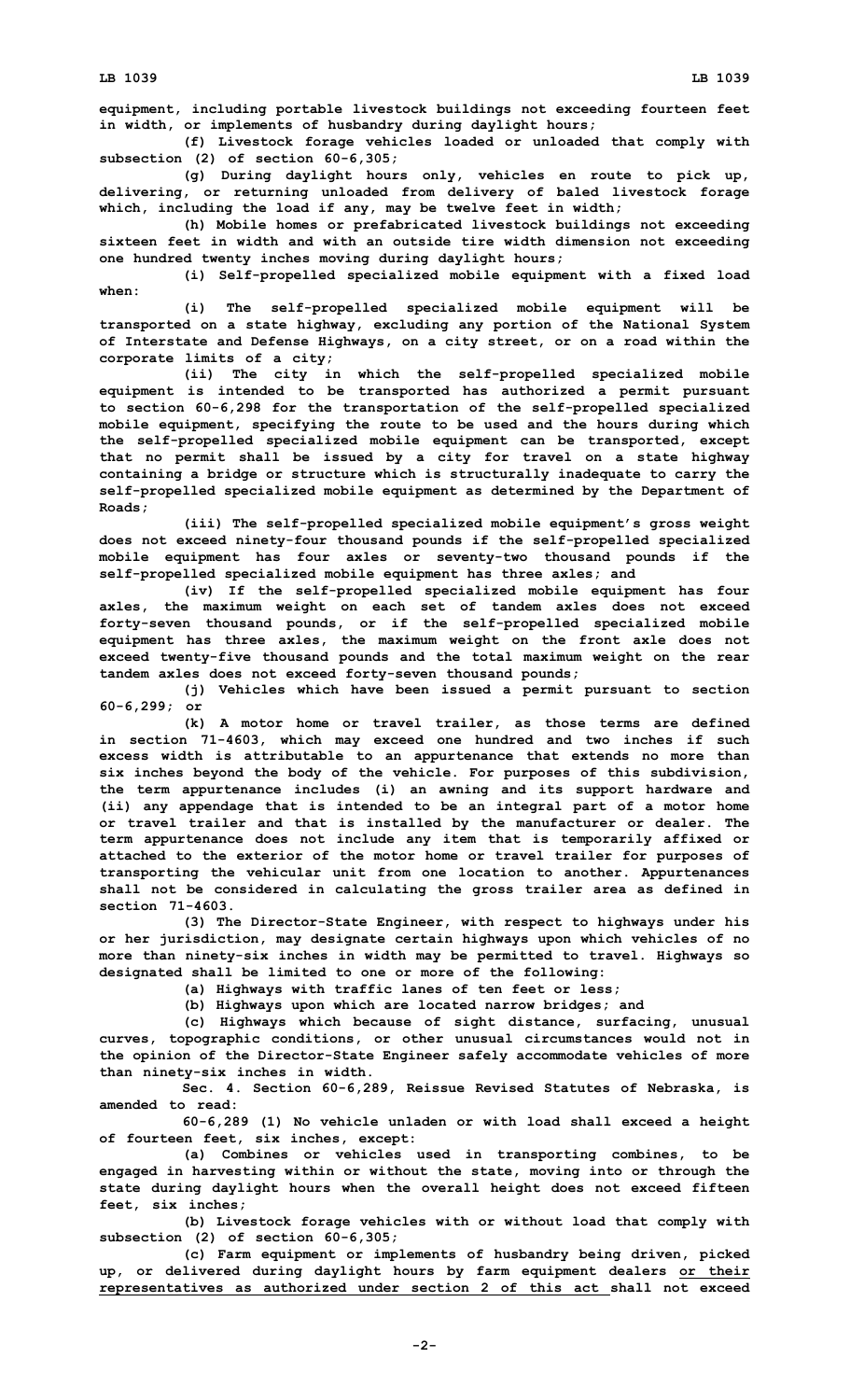**(d) Self-propelled specialized mobile equipment with <sup>a</sup> fixed load when the requirements of subdivision (2)(i) of section 60-6,288 are met;**

**(e) Vehicles which have been issued <sup>a</sup> permit pursuant to section 60-6,299; or**

**(f) Vehicles with <sup>a</sup> baled livestock forage load that comply with subsection (4) of section 60-6,305 when the overall height does not exceed fifteen feet, six inches.**

**(2) No person shall be required to raise, alter, construct, or reconstruct any underpass, bridge, wire, or other structure to permit the passage of any vehicle having <sup>a</sup> height, unladen or with load, in excess of twelve feet, six inches. The owners, lessees, and operators, jointly and severally, of vehicles exceeding twelve feet, six inches, in height shall assume the risk of loss to the vehicle or its load and shall be liable for any damages that result to overhead obstructions from operation of <sup>a</sup> vehicle exceeding twelve feet, six inches, in height.**

**Sec. 5. Section 60-6,290, Revised Statutes Cumulative Supplement, 2012, is amended to read:**

**60-6,290 (1)(a) No vehicle shall exceed <sup>a</sup> length of forty feet, extreme overall dimensions, inclusive of front and rear bumpers including load, except that:**

**(i) <sup>A</sup> bus or <sup>a</sup> motor home, as defined in section 71-4603, may exceed the forty-foot limitation but shall not exceed <sup>a</sup> length of forty-five feet;**

**(ii) <sup>A</sup> truck-tractor may exceed the forty-foot limitation;**

**(iii) <sup>A</sup> semitrailer operating in <sup>a</sup> truck-tractor single semitrailer combination, which semitrailer was actually and lawfully operating in the State of Nebraska on December 1, 1982, may exceed the forty-foot limitation;**

**(iv) <sup>A</sup> semitrailer operating in <sup>a</sup> truck-tractor single semitrailer combination, which semitrailer was not actually and lawfully operating in the State of Nebraska on December 1, 1982, may exceed the forty-foot limitation but shall not exceed <sup>a</sup> length of fifty-three feet including load; and**

**(v) <sup>A</sup> semitrailer operating in <sup>a</sup> truck-tractor single semitrailer combination, while transporting baled livestock forage, may exceed the forty-foot limitation but shall not exceed <sup>a</sup> length of fifty-nine feet six inches including load.**

**(b) No combination of vehicles shall exceed <sup>a</sup> length of sixty-five feet, extreme overall dimensions, inclusive of front and rear bumpers and including load, except:**

**(i) One truck and one trailer, loaded or unloaded, used in transporting implements of husbandry to be engaged in harvesting, while being transported into or through the state during daylight hours if the total length does not exceed seventy-five feet including load;**

**(ii) <sup>A</sup> truck-tractor single semitrailer combination;**

**(iii) A truck-tractor semitrailer trailer combination, but the semitrailer trailer portion of such combination shall not exceed sixty-five feet inclusive of connective devices; and**

**(iv) <sup>A</sup> driveaway saddlemount vehicle transporter combination and driveaway saddlemount with fullmount vehicle transporter combination, but the total overall length shall not exceed ninety-seven feet.**

**(c) <sup>A</sup> truck shall be construed to be one vehicle for the purpose of determining length.**

**(d) <sup>A</sup> trailer shall be construed to be one vehicle for the purpose of determining length.**

**(2) Subsection (1) of this section shall not apply to:**

**(a) Extra-long vehicles which have been issued <sup>a</sup> permit pursuant to section 60-6,292;**

**(b) Vehicles which have been issued <sup>a</sup> permit pursuant to section 60-6,299;**

**(c) The temporary moving of farm machinery during daylight hours in the normal course of farm operations;**

**(d) The movement of unbaled livestock forage vehicles, loaded or unloaded;**

**(e) The movement of public utility or other construction and maintenance material and equipment at any time;**

**(f) Farm equipment dealers hauling, or their representatives as authorized under section 2 of this act driving, delivering, or picking up farm equipment or implements of husbandry within the county in which the dealer maintains his or her place of business, or in any adjoining county or counties, and return;**

**(g) The overhang of any motor vehicle being hauled upon any lawful combination of vehicles, but such overhang shall not exceed the distance from the rear axle of the hauled motor vehicle to the closest bumper thereof;**